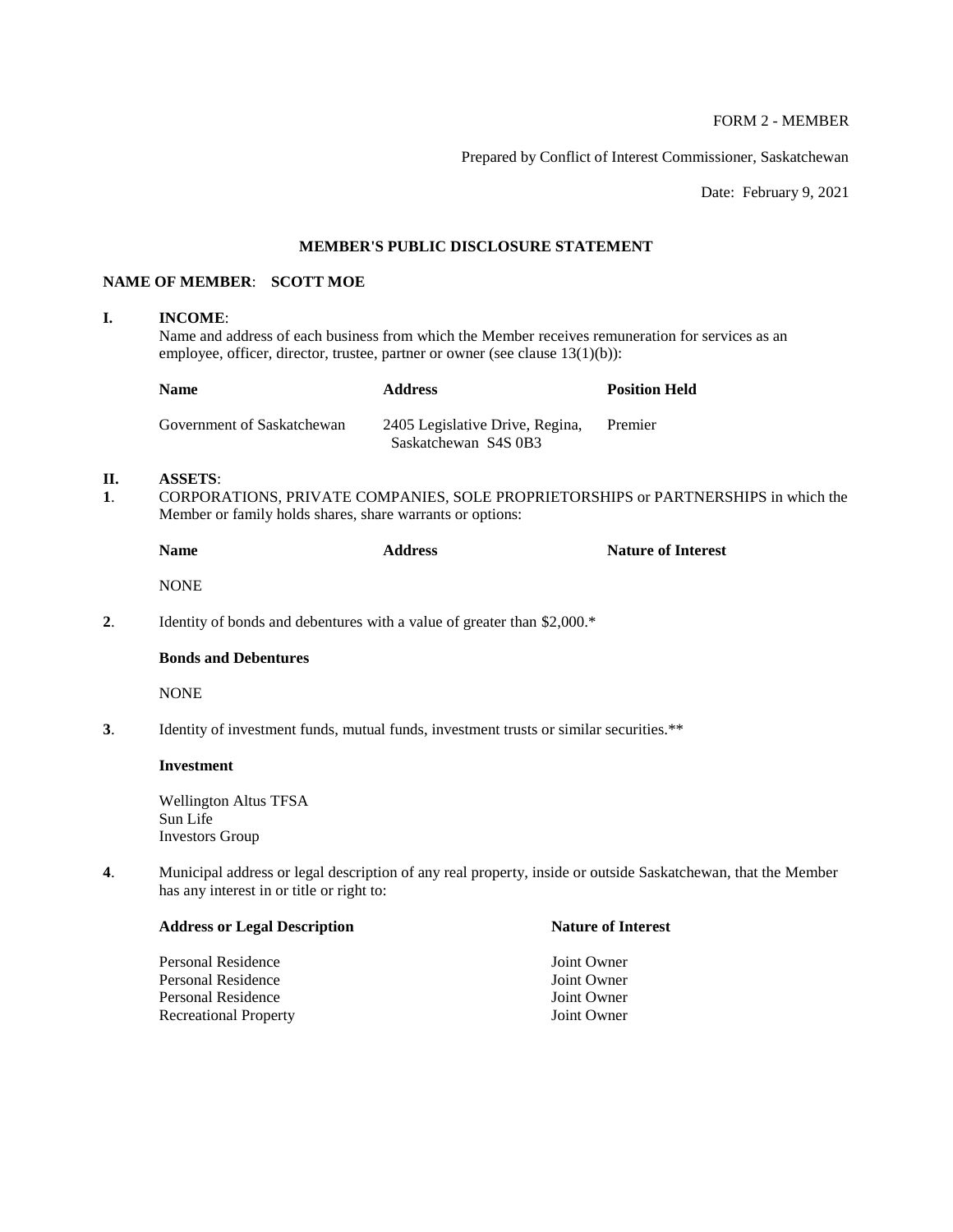## **III. GOVERNMENT CONTRACTS**

Identity and extent of the Member's participation in any Government contract as defined in Section 15 of *The Members' Conflict of Interest Act*:

#### **Description of Contract Nature of Interest**

NONE

### **IV. GIFTS AND BENEFITS**:

Identity and the extent of any gift or personal benefit received by the Member and mentioned in a disclosure statement filed pursuant to subsection 7(3) of *The Members' Conflict of Interest Act*:

| <b>Identity</b>                                                                                                                    | <b>Extent</b>    |
|------------------------------------------------------------------------------------------------------------------------------------|------------------|
| Tata Sons Private Ltd: book "Bridgital Nation"                                                                                     | \$33             |
| École Thomas, Lloydminster, AB: Bon Homme scarf and Métis Sash                                                                     | \$48             |
| Institute for the Study of the Crown in Canada at Massey College,<br>Toronto, ON: book - "Royal Progress: Canada's Monarchy in the |                  |
| Age of Disruption"                                                                                                                 | \$24.99          |
| Consul General of Bangladesh, Mr. Nayem Uddin:                                                                                     |                  |
| The Poet of Politics                                                                                                               | \$15 (estimated) |
| Mujib Year Calendar -                                                                                                              | \$45(estimated)  |
| National Governors Association Winter Meeting: tie                                                                                 | \$40 (estimated) |
| paperweight                                                                                                                        | \$25 (estimated) |
| small notebook                                                                                                                     | \$15 (estimated) |
| tie                                                                                                                                | \$40 (estimated) |
| Norstar Corp., Toronto, ON,: stickers, homemade CD,                                                                                |                  |
| chocolate,                                                                                                                         | \$10 (estimated) |
| Melfort Mustangs: used Melfort Mustangs jersey                                                                                     | \$60 (estimated) |
| Bourgault Industries Ltd.: beer cozy                                                                                               | \$5              |
| diecast model of 7950 air seeder                                                                                                   | \$65             |
| diecast model of 3320 PHD Pardlink Hoe Drill                                                                                       | \$95             |
| business card holder                                                                                                               | \$15             |
| Southwest Newcomer Welcome Centre, Swift Current, SK: t-shirt                                                                      | \$35             |
| and bag                                                                                                                            | \$15             |
| Swift Current Broncos: Broncos hat                                                                                                 | \$40             |
| John Paul II College: black hoodie                                                                                                 | \$50 (estimated) |
| City of North Battleford: t-shirt                                                                                                  | \$35 (estimated) |
| City of Lloydminster: socks                                                                                                        | \$10             |
| laser cut crystal                                                                                                                  | \$47             |
| Paramedic Association of Saskatoon, IAFF Local 3270: paramedic<br>coin in blue box                                                 | \$45 (estimated) |
| Berting Glass, Cupar, Saskatchewan: glass crocus in stand                                                                          | \$85 (estimated) |
| Norstar Corp., Ontario: Mother Earth pin, chocolates                                                                               | \$15 (estimated) |
| Norstar Corp., Ontario: Mantova Organic Extra Virgin Olive Oil                                                                     | \$14 (estimated) |
| Bill Waiser, Saskatoon, Saskatchewan: book, "In Search of Almighty                                                                 |                  |
| Voice: Resistance and Reconciliation"                                                                                              | \$24.95          |
| Luanga Lue Nuwame, Mississauga, Ontario: book, "Homemade Game                                                                      |                  |
| Guru Saskatchewan"                                                                                                                 | \$25 (estimated) |
| Barry MacKinnon: book, "The Afterlife"                                                                                             | \$10.99 USD      |
| Saskatchewan Rattlers, Saskatoon: two Rattler t-shirts                                                                             | \$60 (pair)      |
| Schevchenko Foundation, Winnipeg, Manitoba: flower seeds                                                                           | \$5 (estimated)  |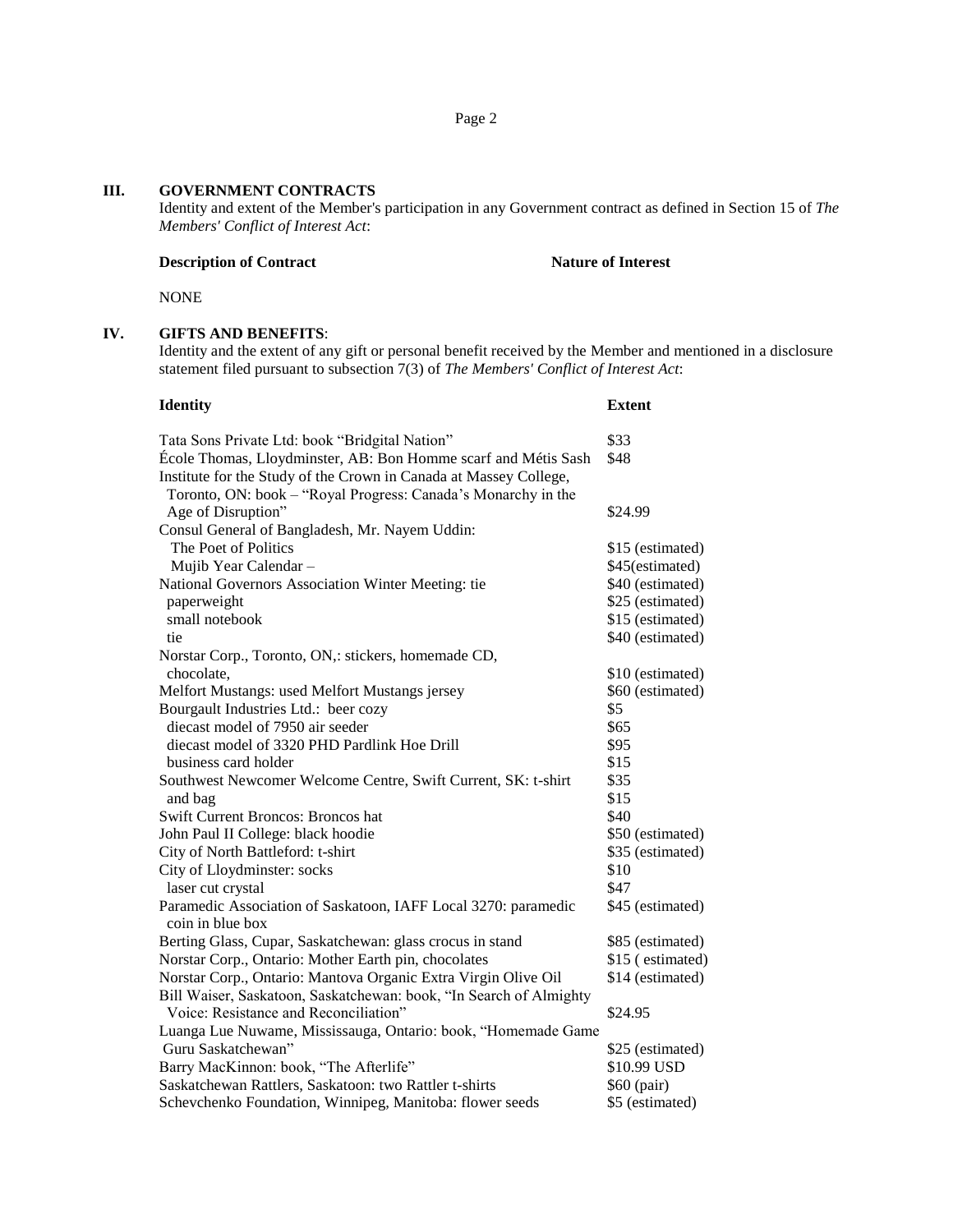Page 3

# **GIFTS AND BENEFITS**: (continued)

| <b>Identity</b>                                                                | <b>Extent</b>       |
|--------------------------------------------------------------------------------|---------------------|
| Sea to Sea Enterprises, Ottawa, Ontario, Ed Whitcomb PH D., book               |                     |
| "Understanding First Nations"                                                  | \$19.95             |
| University of Saskatchewan: U of S football                                    | \$105.95            |
| Saskatchewan Roughrider Football Club, Regina, Saskatchewan:                   |                     |
| Grey Cup 108 flag                                                              | \$34.99             |
| Grey Cup 108 cap                                                               | \$44.99             |
| Grey Cup 108 pin                                                               | \$5.99              |
| Grey Cup 108 mug                                                               | \$24.99             |
| Amos Pewter, Halifax, Nova Scotia: HUG pocket charm                            | \$15                |
| British High Commission, Ottawa, Ontario: consumables from                     |                     |
| Jacobson Fine Foods                                                            | \$50 (estimated)    |
| John Horgan, Annapolis, Maryland, U.S.A.: book, "Still Standing"               | \$35                |
| Joseph L. Bourgault, St. Brieux, Saskatchewan: book, "Vaccines:                |                     |
| Are they Really Safe and Effective?"                                           | \$17.95             |
| Canadian Difference: book, "Might Nature Be Canadian"                          | \$37.95 (estimated) |
| Simply Grounded, Saskatoon, Saskatchewan: coffee sample package                | \$20 (estimated)    |
| Town of Maple Creek, Saskatchewan: pen, fridge magnet, key chain,              |                     |
| coffee cup                                                                     | \$40 (estimated)    |
| Polar Assistance: individual masks                                             | \$60 (estimated)    |
| Barbara Dee: CD by Prairie Wings                                               | \$25 (estimated)    |
| Matthew Maquire: book, "Struggle for Canada: Canadian<br>Confederation"        | \$40 (estimated)    |
| Jim Pattison Children's Hospital Foundation, Saskatoon, Saskatchewan:          |                     |
| commemorative plaque                                                           | \$250               |
| Consul General of the People's Republic of China, Calgary, Alberta:            |                     |
| consumables - food cakes                                                       | \$45 (estimated)    |
| Sutherland Books, Toronto, Ontario: book, "Moment of Truth"                    | \$22.95             |
| Consul General of the Republic of Korea, Vancouver: men's                      |                     |
| Sulwhasoo body care gift box:                                                  | \$100 (estimated)   |
| Nebiat Gebremichael, Toronto, Ontario: book, "Contemporary                     |                     |
| English Version" of the Bible                                                  | \$35 (estimated)    |
| Prairie Acton Foundation, Saskatoon, Saskatchewan: book,                       |                     |
| "Because They Were Women"                                                      | \$24                |
| HIS Markit, London, United Kingdom: "The New Map: Climate and                  | \$33.99             |
| the Clash of Nations"                                                          |                     |
| All Seniors Care, Regina, Saskatchewan: cookies for Christmas                  | \$20 (estimated)    |
| Colleen Wolstenholme, Hudson Bay, Saskatchewan: mask with<br>Lion and Elephant | \$10 (estimated)    |
| Lung Association of Saskatchewan, Saskatoon, Saskatchewan:                     |                     |
| Christmas ornament                                                             | \$10 (estimated)    |
| Government of Prince Edward Island: consumables                                | \$180               |
| Consulate General of Bangladesh, Toronto, Ontario: two coffee mugs             | \$15 (estimated)    |
| Jim Wood, Pense, Saskatchewan: book, "Apocalypse Never: Why                    | \$35.56             |
| Environmental Alarmism Hurts Us All"                                           |                     |
| City of Regina: parking pass                                                   | \$100               |
| University of Regina: parking pass                                             | \$100               |
| University of Saskatchewan: parking pass                                       | \$100               |
| City of Saskatoon: parking pass                                                | \$100               |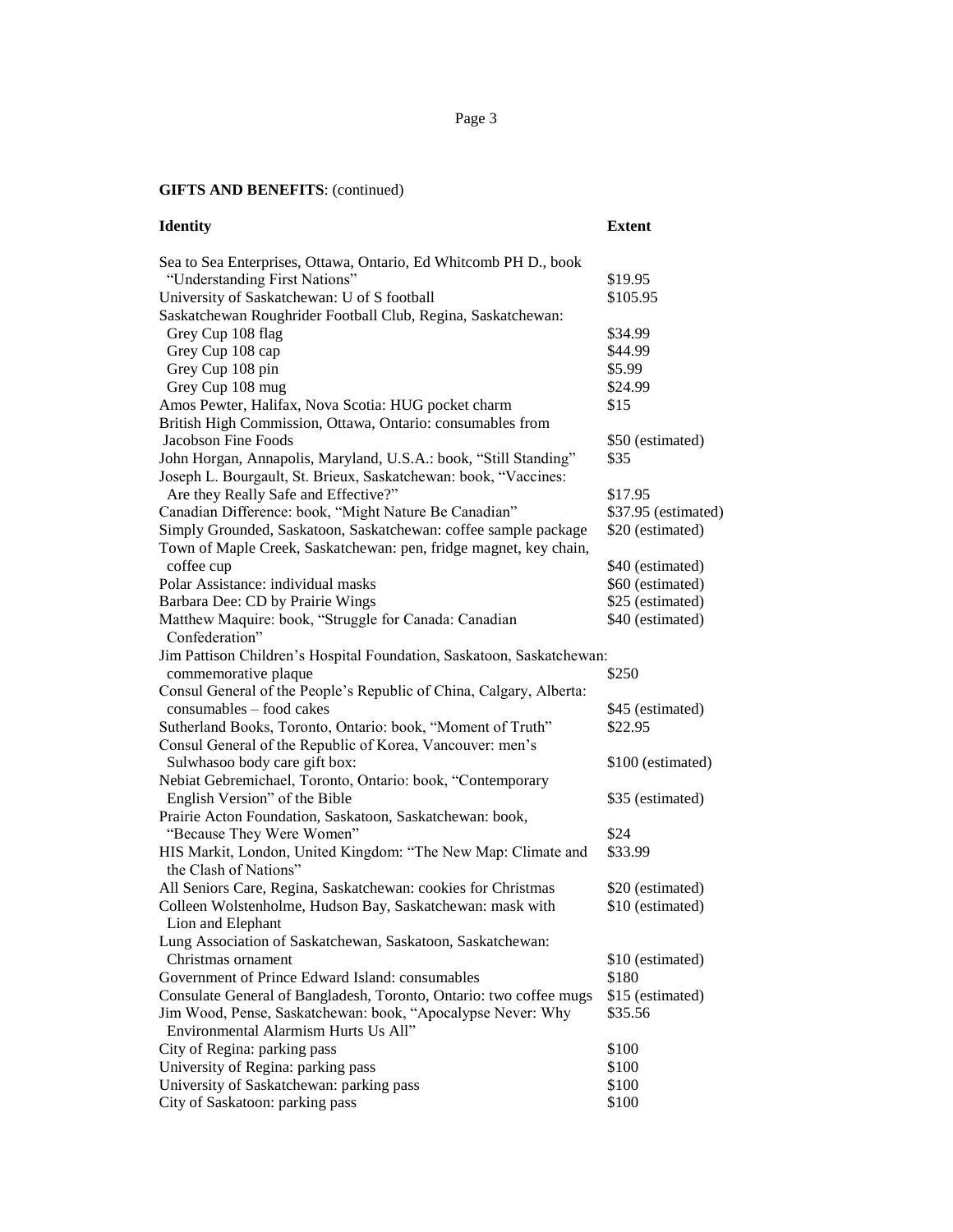## **V. OTHER**

**1**. The identity of any grant or subsidy from the Crown that was received by the Member or any other business listed in paragraph  $II(1)$ \*\*\*.

#### **Identity Extent**

,

NONE

**2**. Name and address of each corporation, organization or association of which the Member is an officer or director:

| <b>Name</b>        | <b>Address</b>                                                  | <b>Position</b> |
|--------------------|-----------------------------------------------------------------|-----------------|
| Saskatchewan Party | 6135 Rochdale Boulevard, Regina, Leader<br>Saskatchewan S4X 2R1 |                 |

**3**. Name and address of each organization or association in which the Member holds a Membership:

| <b>Name</b>                               | <b>Address</b>                                                                        | <b>Status of Membership</b> |
|-------------------------------------------|---------------------------------------------------------------------------------------|-----------------------------|
| Saskatchewan Party                        | 6135 Rochdale Boulevard, Regina, Member<br>Saskatchewan S4X 2R1                       |                             |
| Calgary Petroleum Club                    | 319 5 <sup>th</sup> Avenue Southwest, Calgary, Member<br>Alberta T <sub>2</sub> P 0L5 |                             |
| Conservative Party of Canada              | 1720 – 130 Albert Street, Ottawa, Member<br>Ontario K1P 5G4                           |                             |
| Prince Albert Co-op                       | Prince Albert, Saskatchewan                                                           | Member                      |
| Wascana Country Club                      | 6500 Wascana Parkway, Regina,<br>Saskatchewan S4P 3C2                                 | Member                      |
| Commonwealth Parliamentary<br>Association | 239 – 2405 Legislative Drive,<br>Regina, Saskatchewan S4S 0B3                         | Member                      |
| <b>Waskimo Winter Festival</b>            | Regina, Saskatchewan                                                                  | Patron                      |
| Saskatchewan Express                      | 2272 Pasqua Street, Regina,<br>Saskatchewan S4T 4M4                                   | Patron                      |
| Globe Theatre                             | 1801 Scarth Street, Regina,<br>Saskatchewan S4P 2G9                                   | Patron                      |
| Regina Little Theatre                     | 1077 Angus Street, Regina,<br>Saskatchewan S4T 1Y4                                    | Patron                      |
| Trans Canada Trail Champion               | Saskatchewan                                                                          | Patron                      |
| Canadian Club of Regina                   | Regina, Saskatchewan                                                                  | Patron                      |
| Regina Summer Stage                       | 1077 Angus Street, Regina,<br>Saskatchewan S4T 1Y4                                    | Patron                      |
| Regina Symphony Orchestra                 | 2424 College Avenue, Regina,<br>Saskatchewan S4P 1C8                                  | Patron                      |
| Saskatchewan Roughriders                  | Regina, Saskatchewan                                                                  | Honorary Chair              |

**4**. Other information as directed by the Commissioner pursuant to clause 13(1)(1):

NONE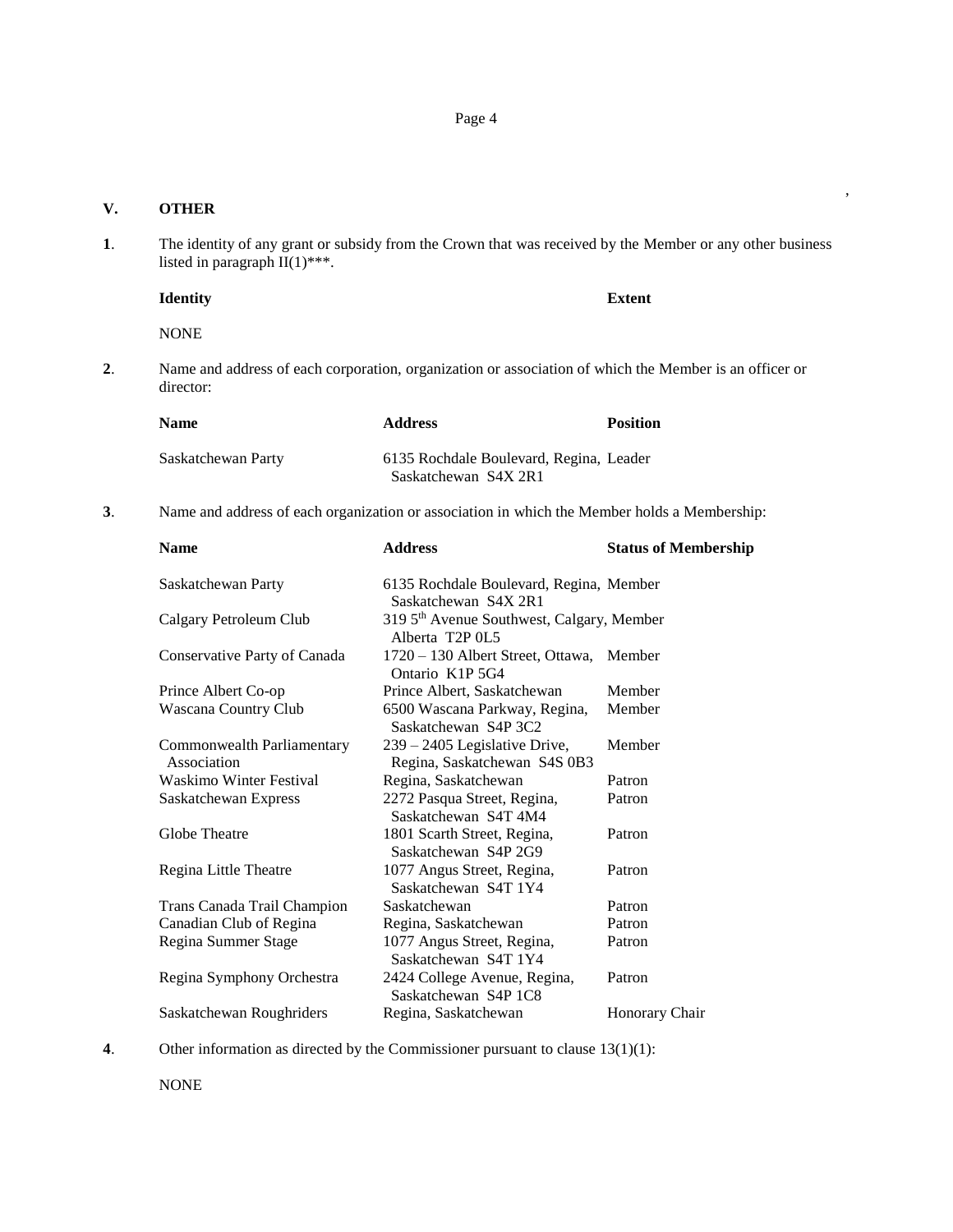- \* Clause 13(1)(f) of *The Members' Conflict of Interest Act* does not require public disclosure of Treasury Bills or bonds issued by the Government of Canada, the government of any province or territory of Canada or any municipal government in Canada.
- \*\* Clause 13(1)(g) of *The Members' Conflict of Interest Act* does not require public disclosure of registered retirement savings plans (rrsps), other than self-directed plans, registered home ownership savings plans (rhosps), registered education savings plans, accounts and term deposits held in banks listed in Schedule I or II to the Bank Act (Canada) or in any other financial institutions in Saskatchewan that are lawfully entitled to accept deposits, pension plans or insurance policies.
- \*\*\* Clause (13)(1)(k) of *The Members' Conflict of Interest Act* does not require public disclosure of a grant or subsidy that is paid pursuant to a government contract or pursuant to an Act or regulation where the authority of the grant or subsidy is not subject to the discretion of any individual and the standard terms and conditions of eligibility are objective in nature and are prescribed in an Act or regulation.

NOTE: Unless disclosure is directed by the Commissioner pursuant to subsection 13(3), the value or amounts of any items required to be in this disclosure statement will not be disclosed in this public disclosure statement.

#### Page 5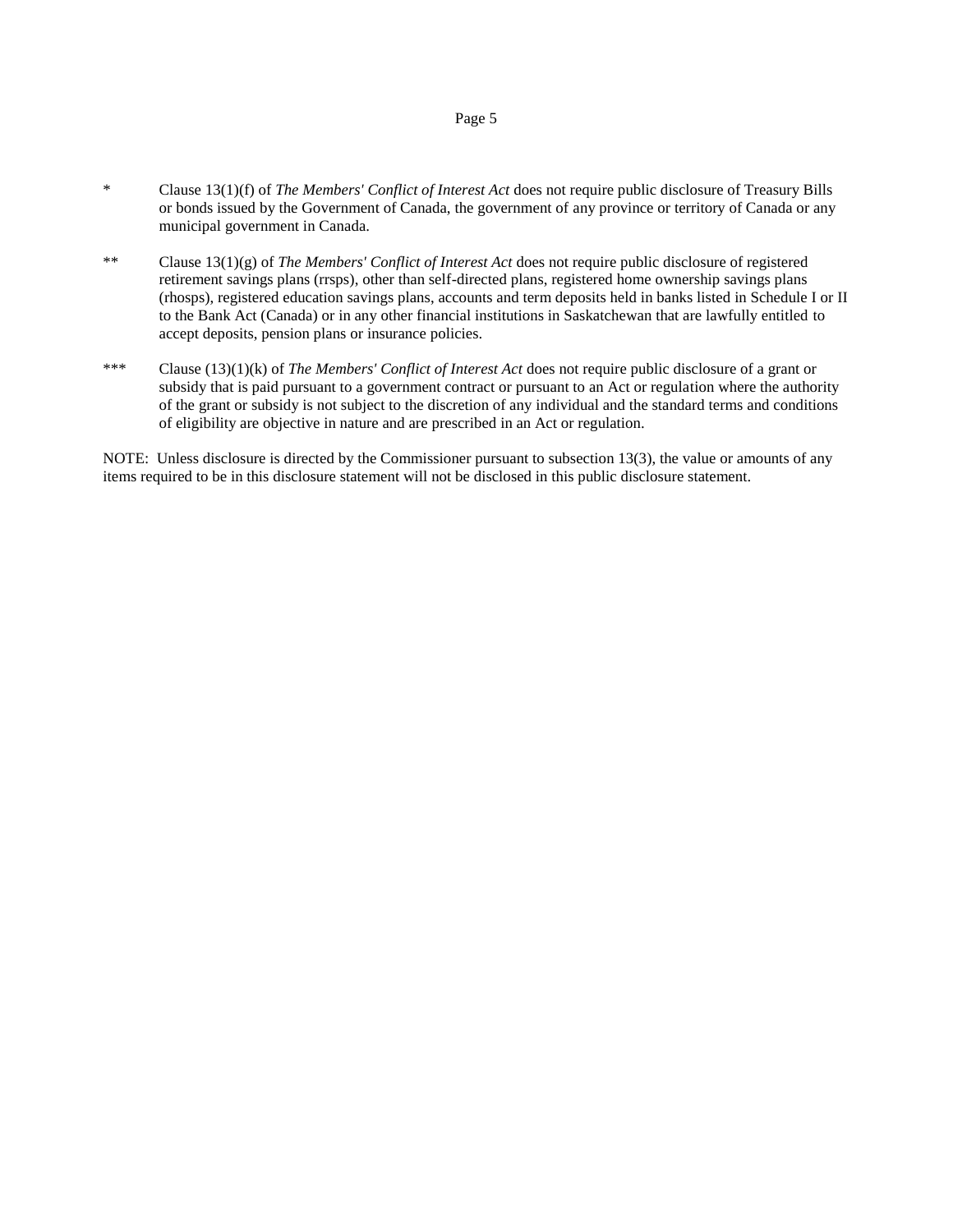#### FORM 2 - SCHEDULE A Prepared by Conflict of Interest Commissioner, Saskatchewan

DATE: February 9, 2021

#### **MEMBER'S PUBLIC DISCLOSURE STATEMENT**

## **MEMBER'S SPOUSE**

#### **NAME OF MEMBER**: **SCOTT MOE NAME OF SPOUSE**: **KRISTA MOE**

#### **I. INCOME**:

Name and address of each business from which the Member's spouse receives remuneration for services as an employee, officer, director, trustee, partner or owner (see clause 13(1)(b)):

| <b>Name</b>              | <b>Address</b>           | <b>Position Held</b> |
|--------------------------|--------------------------|----------------------|
| Shellbrook Pharmacy Ltd. | Shellbrook, Saskatchewan | Shareholder          |

### **II. ASSETS**:

**1**. CORPORATIONS, PRIVATE COMPANIES, SOLE PROPRIETORSHIPS or PARTNERSHIPS in which the Member or family holds shares, share warrants or options:

| <b>Name</b>                                                                                                                                                                                                                                                                                                                                                                           | <b>Address</b>                                                              | <b>Nature of Interest</b> |
|---------------------------------------------------------------------------------------------------------------------------------------------------------------------------------------------------------------------------------------------------------------------------------------------------------------------------------------------------------------------------------------|-----------------------------------------------------------------------------|---------------------------|
| Shellbrook Pharmacy Ltd.<br>assets: pharmacy operation                                                                                                                                                                                                                                                                                                                                | Shellbrook, Saskatchewan                                                    | Shareholder               |
| 101078517 Saskatchewan Ltd.                                                                                                                                                                                                                                                                                                                                                           | P.O. Box 98, Shellbrook,<br>Saskatchewan                                    | Shareholder               |
|                                                                                                                                                                                                                                                                                                                                                                                       | assets: shares in restaurant in Alberta, see REAL PROPERTY this disclosure. |                           |
| 101158373 Saskatchewan Ltd.                                                                                                                                                                                                                                                                                                                                                           | P.O. Box 98, Shellbrook,<br>Saskatchewan                                    | Shareholder               |
| assets: Holding Company - less than \$10,000                                                                                                                                                                                                                                                                                                                                          |                                                                             |                           |
| Thiel Enterprise                                                                                                                                                                                                                                                                                                                                                                      | P.O. Box 968, Shellbrook,                                                   | Shareholder               |
|                                                                                                                                                                                                                                                                                                                                                                                       | Saskatchewan                                                                |                           |
| $\alpha$ and $\alpha$ $\alpha$ $\alpha$ $\alpha$ $\beta$ $\alpha$ $\beta$ $\alpha$ $\beta$ $\alpha$ $\beta$ $\alpha$ $\beta$ $\alpha$ $\beta$ $\alpha$ $\beta$ $\alpha$ $\beta$ $\alpha$ $\beta$ $\alpha$ $\beta$ $\alpha$ $\beta$ $\alpha$ $\beta$ $\alpha$ $\beta$ $\alpha$ $\beta$ $\alpha$ $\beta$ $\alpha$ $\beta$ $\alpha$ $\beta$ $\alpha$ $\beta$ $\beta$ $\beta$ $\beta$ $\$ |                                                                             |                           |

assets: see REAL PROPERTY this disclosure.

**3**. Identity of bonds and debentures with a value of greater than \$2,000.00: \*

## **Bonds and Debentures**

NONE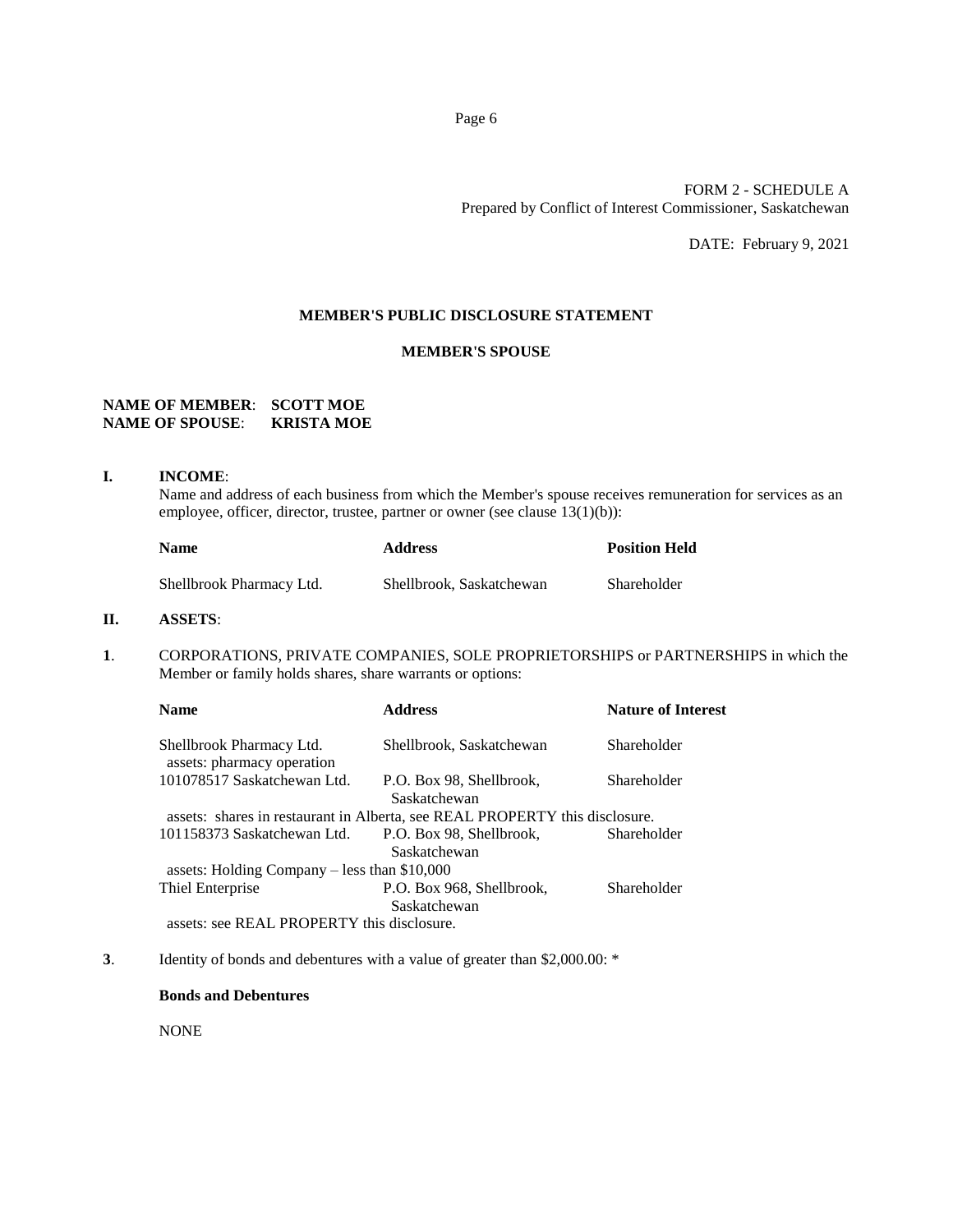**4**. Identity of investment funds, mutual funds, investment trusts or similar securities:\*\*

#### **Investment**

Wellington Altus – TFSA Sun Life Investors Group

**5**. Municipal address or legal description of any real property, inside or outside Saskatchewan, that the Member's spouse has any interest in or title or right to:

| <b>Address or Legal Description</b>                       | <b>Nature of Interest</b>           |
|-----------------------------------------------------------|-------------------------------------|
| Personal Residence                                        | Joint Owner                         |
| <b>Personal Residence</b>                                 | Joint Owner                         |
| <b>Personal Residence</b>                                 | Joint Owner                         |
| <b>Recreational Property</b>                              | Joint Owner                         |
| 207 3 <sup>rd</sup> Avenue West, Shellbrook, Saskatchewan | Through 101078517 Saskatchewan Ltd. |
| 209 3rd Avenue West, Shellbrook, Saskatchewan             | Through 101078517 Saskatchewan Ltd. |
| 216 3rd Avenue West, Shellbrook, Saskatchewan             | Through 101078517 Saskatchewan Ltd. |
| 202 2 <sup>nd</sup> Avenue West, Shellbrook, Saskatchewan | Through 101078517 Saskatchewan Ltd. |
| 206 2 <sup>nd</sup> Avenue West, Shellbrook, Saskatchewan | Through 101078517 Saskatchewan Ltd. |
| NW 10-4-46 W 3rd                                          | <b>Through Thiel Enterprise</b>     |
| NE 31-4-48 W 3rd                                          | Through Thiel Enterprise            |
| NW 31-4-48 W 3rd                                          | Through Thiel Enterprise            |
| SE 31-4-48 W 3rd                                          | <b>Through Thiel Enterprise</b>     |
| SW 31-4-48 W 3rd                                          | <b>Through Thiel Enterprise</b>     |
| SE 30-4-48 W 3rd                                          | Through Thiel Enterprise            |
| NE 13-3-49 W 3rd                                          | Through Thiel Enterprise            |
| NW 13-3-49 W 3rd                                          | <b>Through Thiel Enterprise</b>     |
| SE 13-3-49 W 3rd                                          | Through Thiel Enterprise            |
| NW 19-3-49 W 3rd                                          | Through Thiel Enterprise            |

#### **III. GOVERNMENT CONTRACTS**:

Identity and extent of the Member's spouse's participation in any Government contract as defined in Section 15 of *The Members' Conflict of Interest Act*:

#### **Description of Contract Nature of Interest**

NONE

## **IV. GIFTS AND BENEFITS**:

Identity and the extent of any gift or personal benefit received by the Member's spouse and mentioned in a disclosure statement filed pursuant to subsection 7(3) of *The Members' Conflict of Interest Act*:

**Identity Extent**

NONE